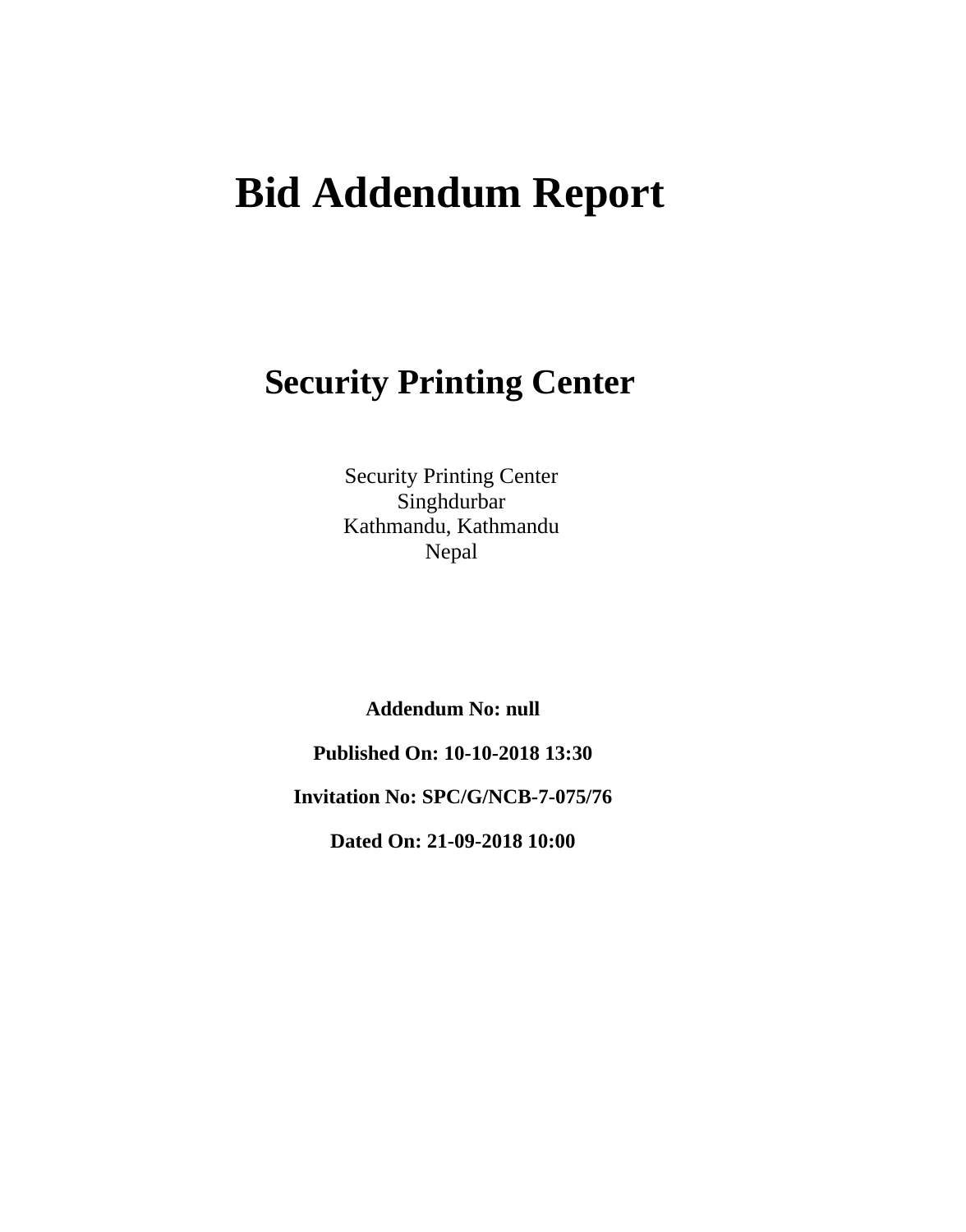### **Chapter: General Information**

| Sl. No.        | <b>Relavant Clause</b><br>No / Name      | <b>Existing Clause</b>          | <b>Modified Clause</b>   |
|----------------|------------------------------------------|---------------------------------|--------------------------|
|                | Clarification<br><b>Submission Date</b>  | Not Provided in Bid Document    | 2018-10-10 13:30:00      |
| $\mathfrak{D}$ | Authorised<br>Representatives<br>Address | Singhdurbar Kathmandu Kathmandu | Singhdurbar<br>Kathmandu |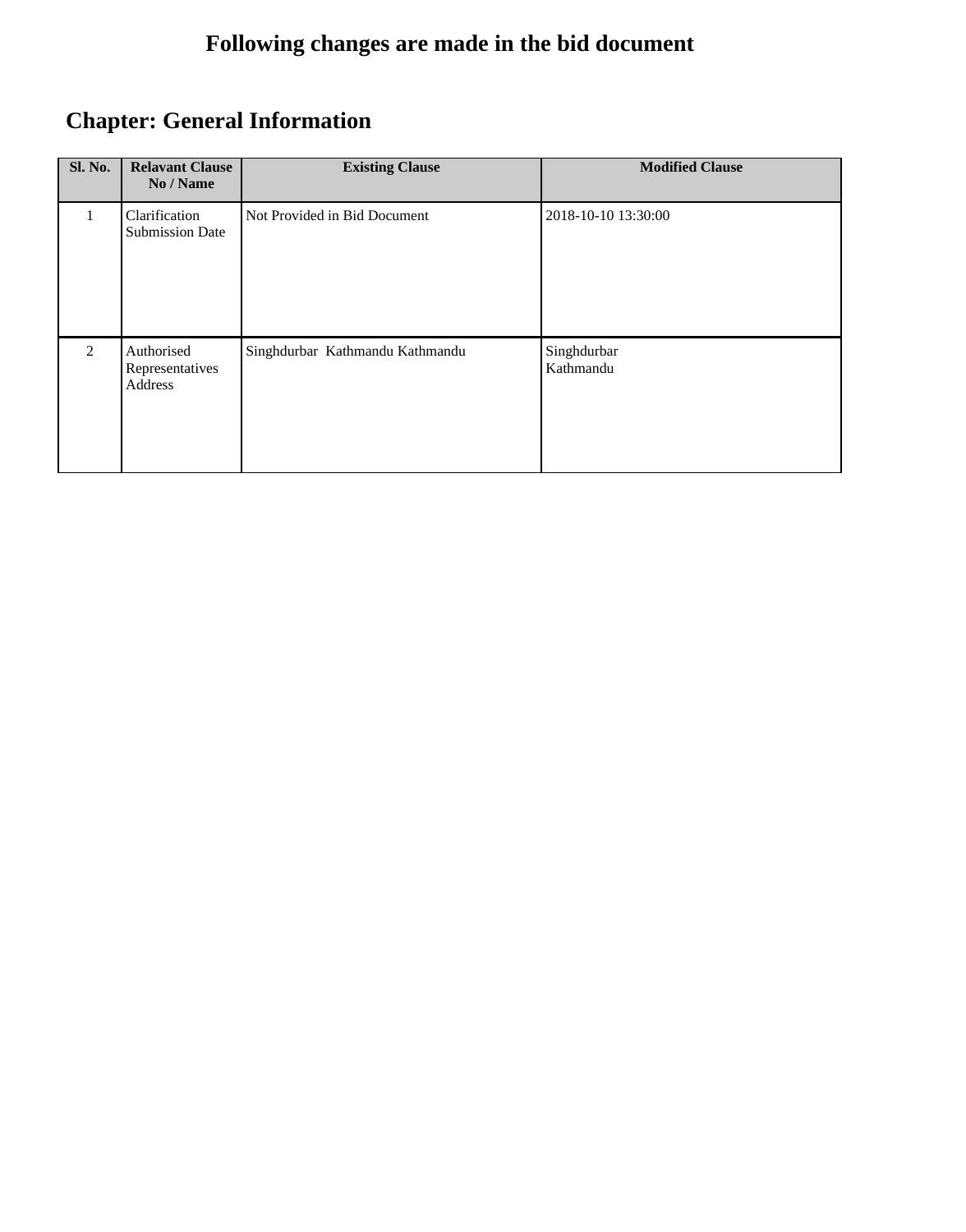#### Government of Nepal (GoN) Ministry of Communication and Information Technology Security Printing Center Date: October 9, 2018 Addendum Notice No. 1

This is to notify all concerned that Ministry of Ministry of Communication and Information Technology, Security Printing Center, Singhdurbar, Kathmandu, Nepal has made following ammendments in the bidding document (IFB no. SPC/G/NCB-7-075/76) notice published in "The Rising Nepal" and "http://www.bolpatra.gov.np" on Aswin 05, 2075 (September 21, 2018) for the procurement of Turnkey Design, Supply, Installation, Testing and Commissioning of Electrical, Power, and Electromechanical Infrastructure for High Security Printing Facility:

#### 1. Page-33, Section II. Evaluation and Qualification:

"Section II Evaluation and Qualification" has been amended as Section III Evaluation and Qualification"

2. Page-34, Evaluation and Qualification, Qualification Criteria S.N. 1.2.1:

"Must have successfully supplied, installed, and commissioned a minimum cumulative total of 8 MVA Diesel Generator Sets to Security Printing OR Telecom OR Datacenter customer in Nepal in the last 10 years." has been amended as "Must have successfully supplied, installed, and commissioned a minimum cumulative total of 8 MVA Diesel Generator Sets to Security Printing OR Telecom OR Datacenter OR Equivalent facilities customer in Nepal in the last 10 years."

#### 3. Page-35, Evaluation and Qualification, Qualification Criteria S.N. 1.2.2:

"Must have successfully completed or must have an ongoing diesel power plant project with a Security Printing, Telecom, or Datacenter customer in Nepal having the following:" has been amended as "Must have successfully completed or must have an ongoing diesel power plant project with a Security Printing, Telecom, or Datacenter OR Equivalent facilities customer in Nepal having the following:"

#### 4. Section II. Evaluation and Qualification, Qualification Criteria S.N. 1.2.3 Page-35:

"Must have successfully supplied, installed, and commissioned minimum three numbers 11kV Transformer to a Security Printing OR Telecom OR Datacenter customer in Nepal in the last 10 years." has been amended as "Must have successfully supplied, installed, and commissioned minimum three numbers 11kV Transformer to a Security Printing OR Telecom OR Datacenter OR Equivalent facilities customer in Nepal in the last 10 years."

#### 5. Page-35, Evaluation and Qualification, Qualification Criteria S.N. 1.2.4:

"Must have successfully supplied, installed, and commissioned minimum cumulative total of 200 kVA UPS to a Security Printing OR Telecom OR Datacenter customer in Nepal in the last 10 years." has been amended as "Must have successfully supplied, installed, and commissioned minimum cumulative total of 200 kVA UPS to a Security Printing OR Telecom OR Datacenter OR Equivalent facilities customer in Nepal in the last 10 years."

#### 6. Page-35, Evaluation and Qualification, Qualification Criteria S.N. 1.2.5:

"To show the same the bidder must have successfully supplied spare parts having total value of not less than NRS. 80 Million to Government of Nepal owned entity, Security Printing, Telecom, or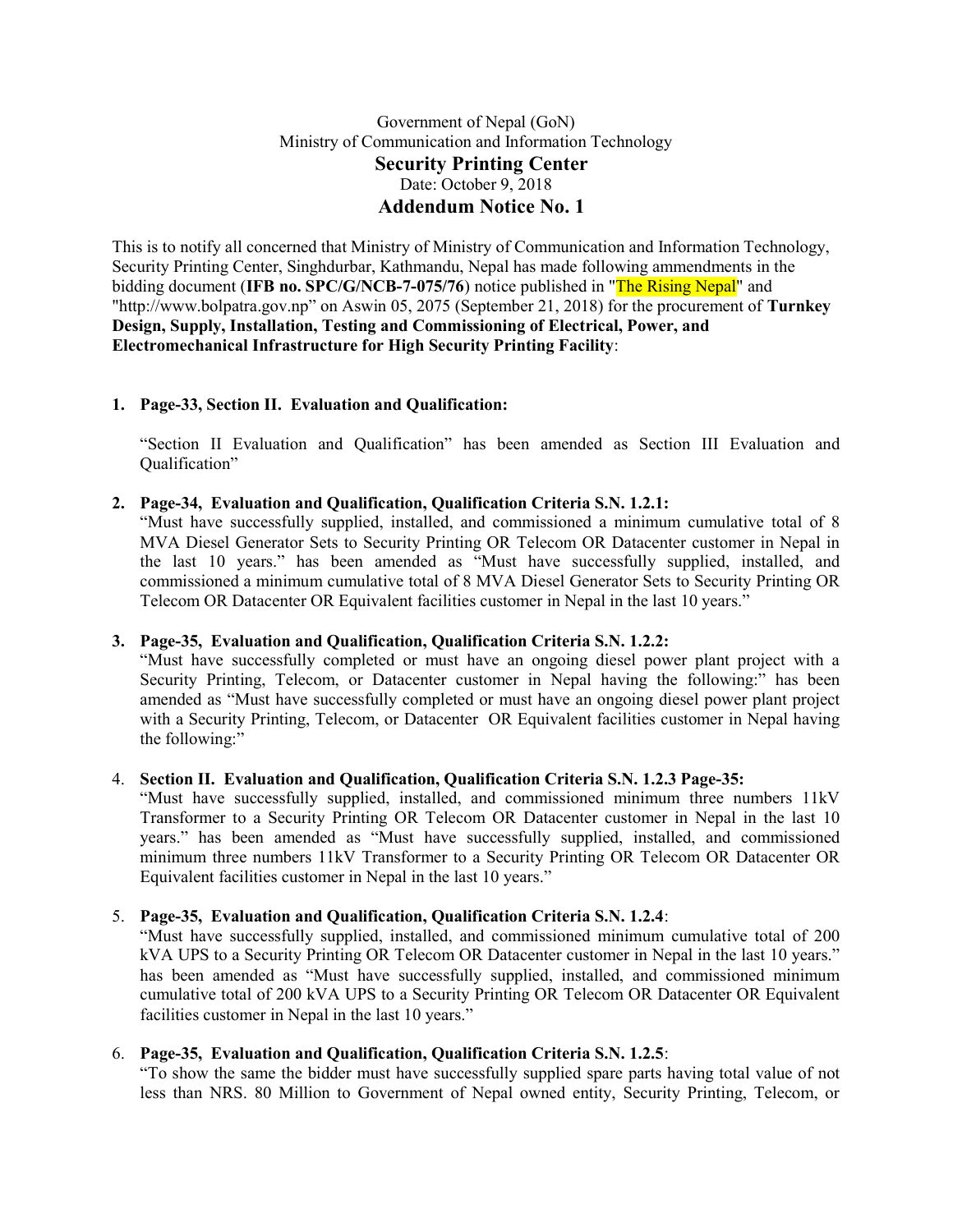Datacenter in the last 10 years." has been amended as "To show the same the bidder must have successfully supplied spare parts having total value of not less than NRS. 80 Million to Government of Nepal owned entity, Security Printing, Telecom, or Datacenter OR Equivalent facilities in the last 10 years."

#### 7. Page-36, Evaluation and Qualification, Qualification Criteria S.N. 2.1.1:

"Must have supplied minimum 10 sets of 1000 kVA Diesel Generator sets with the offered Diesel Engine and Alternator to Security Printing, Telecom, or Datacenter facilities in 5 different countries other than its home country. The bidder must submit the satisfactory performance certificate to verify the same." has been amended as "Must have supplied minimum 10 sets of 1000 kVA Diesel Generator sets with the offered Diesel Engine and Alternator to Security Printing, Telecom, or Datacenter OR Equivalent facilities in 5 different countries other than its home country. The bidder must submit the satisfactory performance certificate to verify the same."

#### 8. Page-36, Evaluation and Qualification, Qualification Criteria S.N. 2.1.2:

"Must have completed or must have an ongoing diesel power plant project having a minimum installed capacity of 2 MVA with a Nepal Government, Telecom, or Datacenter company in Nepal. The bidder must submit the satisfactory performance certificate or copy of the Purchase Order/Contract Document to verify the same." has been amended as "Must have completed or must have an ongoing diesel power plant project having a minimum installed capacity of 2 MVA with a Nepal Government, Telecom, or Datacenter OR Equivalent facilities in Nepal. The bidder must submit the satisfactory performance certificate or copy of the Purchase Order/Contract Document to verify the same."

#### 9. Page-37, Evaluation and Qualification, Qualification Criteria S.N. 2.5.1:

"Must have supplied minimum 10 numbers of 4 MVA, 11/0.4 kV Transformer to Security Printing, Telecom, or Datacenter facilities in 5 different countries other than its home country. The bidder must submit the satisfactory performance certificate to verify the same." has been amended as "Must have supplied minimum 10 numbers of 4 MVA, 11/0.4 kV Transformer to Security Printing, Telecom, or Datacenter OR Equivalent facilities in 5 different countries other than its home country. The bidder must submit the satisfactory performance certificate to verify the same."

#### 10. Page-38, Evaluation and Qualification, Qualification Criteria S.N. 2.6.1:

"Must have supplied minimum 10 numbers of LV Switchgear Panels to Security Printing, Telecom, or Datacenter facilities in 5 different countries other than its home country. The bidder must submit the satisfactory performance certificate to verify the same." has been amended as "Must have supplied minimum 10 numbers of LV Switchgear Panels to Security Printing, Telecom, or Datacenter OR Equivalent facilities in 5 different countries other than its home country. The bidder must submit the satisfactory performance certificate to verify the same."

#### 11. Page-38, Evaluation and Qualification, Qualification Criteria S.N. 2.7.1:

"Must have supplied minimum 10 numbers of MV Switchgear Panels to Security Printing, Telecom, or Datacenter facilities in 5 different countries other than its home country. The bidder must submit the satisfactory performance certificate to verify the same" has been amended as "Must have supplied minimum 10 numbers of MV Switchgear Panels to Security Printing, Telecom, or Datacenter OR Equivalent facilities in 5 different countries other than its home country. The bidder must submit the satisfactory performance certificate to verify the same."

#### 12. Page-38, Evaluation and Qualification, Qualification Criteria S.N. 2.8.1:

"Must have supplied minimum 10 numbers of ACB of similar ratings to Security Printing, Telecom, or Datacenter facilities in 5 different countries other than its home country. The bidder must submit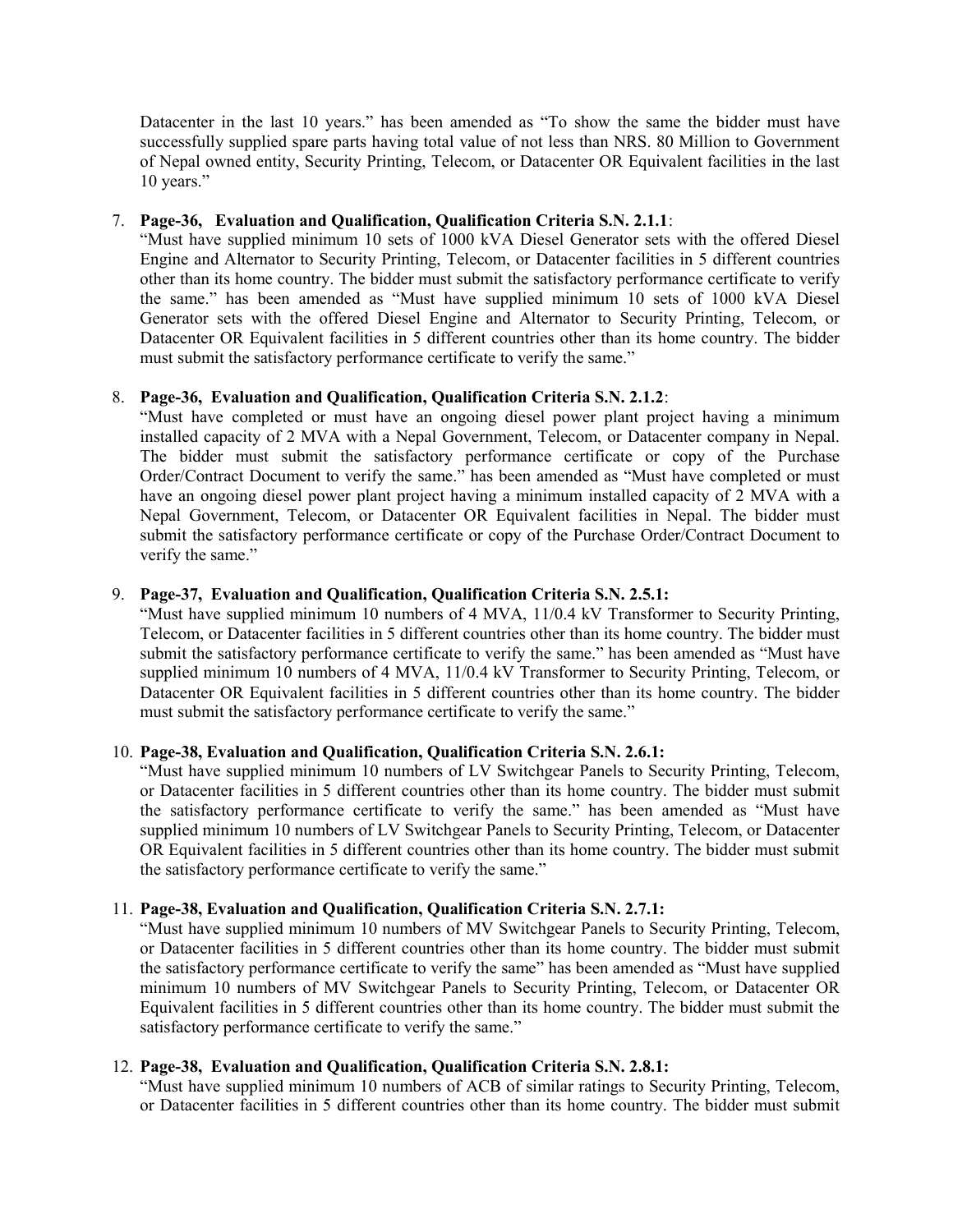the satisfactory performance certificate to verify the same." has been amended as "Must have supplied minimum 10 numbers of ACB of similar ratings to Security Printing, Telecom, or Datacenter OR Equivalent facilities in 5 different countries other than its home country. The bidder must submit the satisfactory performance certificate to verify the same."

#### 13. Page-39, Evaluation and Qualification, Qualification Criteria S.N. 2.9.1:

"Must have supplied minimum 10 numbers of VCB of similar ratings to Security Printing, Telecom, or Datacenter facilities in 5 different countries other than its home country. The bidder must submit the satisfactory performance certificate to verify the same." has been amended as "Must have supplied minimum 10 numbers of VCB of similar ratings to Security Printing, Telecom, or Datacenter OR Equivalent facilities in 5 different countries other than its home country. The bidder must submit the satisfactory performance certificate to verify the same."

#### 14. Page-39, Evaluation and Qualification, Qualification Criteria S.N. 2.10.1:

"Must have supplied minimum 10 numbers of UPS of similar ratings to Security Printing, Telecom, or Datacenter facilities in 5 different countries other than its home country. The bidder must submit the satisfactory performance certificate to verify the same." has been amended as "Must have supplied minimum 10 numbers of UPS of similar ratings to Security Printing, Telecom, or Datacenter OR Equivalent facilities in 5 different countries other than its home country. The bidder must submit the satisfactory performance certificate to verify the same."

#### 15. Page-40, Evaluation and Qualification, Qualification Criteria S.N. 2.13.1:

"Must have supplied minimum 10 sets of similar SCADA system hardware to Security Printing, Telecom, or Datacenter facilities in 5 different countries other than its home country. The bidder must submit the satisfactory performance certificate to verify the same." has been amended as "Must have supplied minimum 10 sets of similar SCADA system hardware to Security Printing, Telecom, or Datacenter OR Equivalent facilities in 5 different countries other than its home country. The bidder must submit the satisfactory performance certificate to verify the same."

#### 16. Page-41, Evaluation and Qualification, Qualification Criteria S.N. 2.14.1:

"Must have supplied minimum 10 sets of similar SCADA PLC units to Security Printing, Telecom, or Datacenter facilities in 5 different countries other than its home country. The bidder must submit the satisfactory performance certificate to verify the same." has been amended as "Must have supplied minimum 10 sets of similar SCADA PLC units to Security Printing, Telecom, or Datacenter OR Equivalent facilities in 5 different countries other than its home country. The bidder must submit the satisfactory performance certificate to verify the same."

#### 17. Page-41, Evaluation and Qualification, Qualification Criteria S.N. 2.15.1:

"Must have supplied minimum similar SCADA Software to minimum 10 end users for Security Printing, Telecom, or Datacenter facilities in 5 different countries other than its home country. The bidder must submit the satisfactory performance certificate to verify the same." has been amended as "Must have supplied minimum similar SCADA Software to minimum 10 end users for Security Printing, Telecom, or Datacenter OR Equivalent facilities in 5 different countries other than its home country. The bidder must submit the satisfactory performance certificate to verify the same."

#### 18. Page 81, Section V. Schedule of Requirements, 3. Technical Specifications, (B) Technical Specifications Of Equipment, Hardware, and Software , Clause No. 1.30 Engine parameters has been amended as follows:

| <b>Engine Parameters</b> | <b>Existing Text</b> | <b>Amended Text</b> |
|--------------------------|----------------------|---------------------|
| Rating Prime             | 861 KWm              | Minimum 800kW       |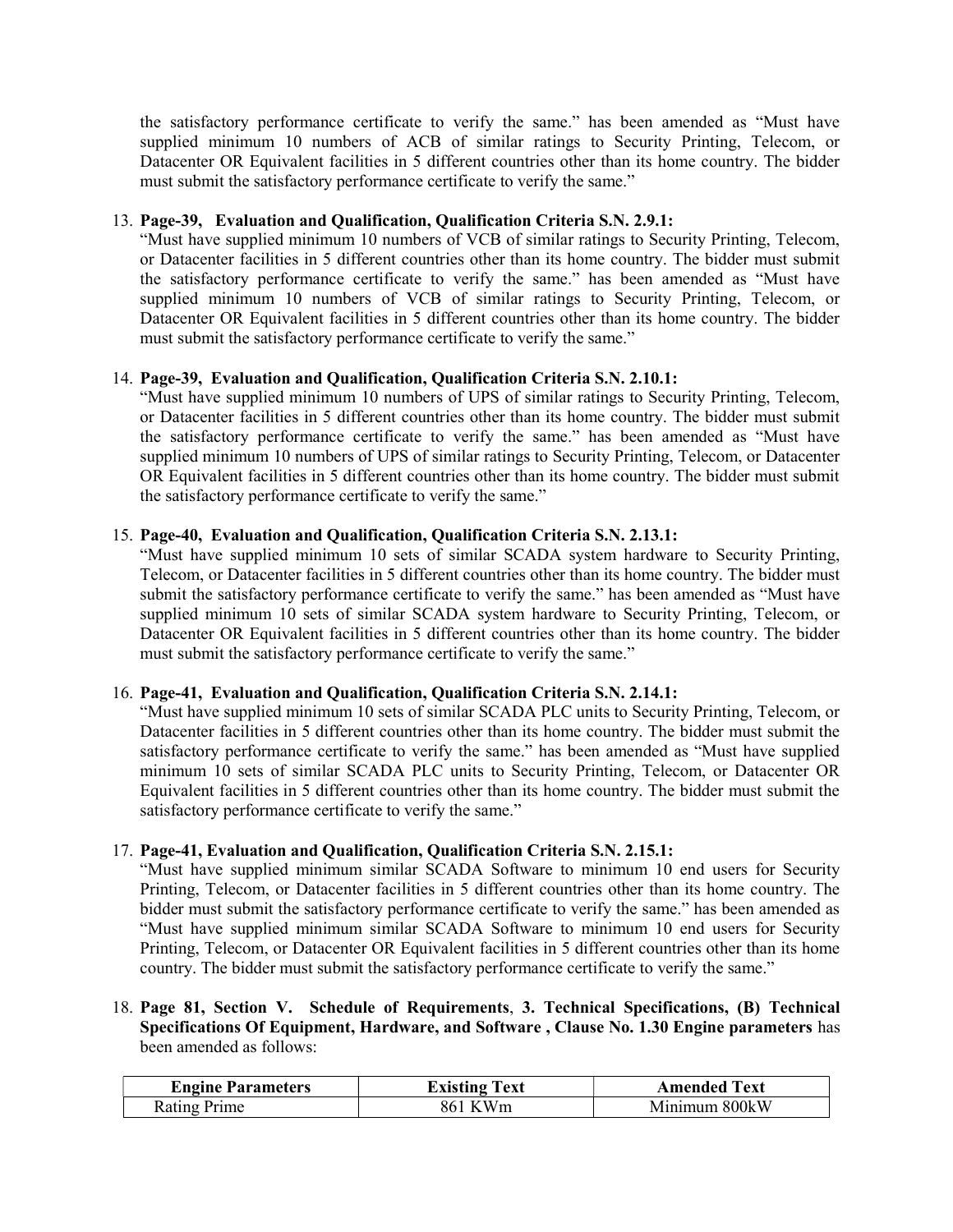| Rating Standby                                          | 947 KWm                        | This line has been deleted |
|---------------------------------------------------------|--------------------------------|----------------------------|
|                                                         |                                |                            |
| Number of cylinders                                     | 8                              | 8 to 12                    |
| Cylinder arrangement                                    | In-Line                        | In-Line or 'V"             |
| Cycle                                                   | 4 stroke, compression ignition | 4 stroke                   |
| Induction system                                        | Turbocharged                   | Turbocharged               |
| Compression ratio                                       | $13.6:1$ nominal               | This line has been deleted |
| Bore                                                    | 160 mm                         | This line has been deleted |
| <b>Stroke</b>                                           | 190 mm                         | This line has been deleted |
| Cubic capacity                                          | 30.5 litres                    | This line has been deleted |
| Engine speed                                            | 1500 rev/min                   | 1500 rev/min               |
| Cooling system                                          | Liquid                         | Liquid/Water Cooled        |
| Fuel Injection                                          | Direct                         | Direct                     |
| Aspiration                                              | Turbocharged                   | This line has been deleted |
| Series Regulator                                        | Electronic                     | Electronic                 |
| Air inlet restriction at<br>maximum power               | $2.5$ kPa                      | This line has been deleted |
| Exhaust back pressure<br>(nominal)                      | 3.0 kPa                        | This line has been deleted |
| Total coolant capacity<br>Engine only                   | 48 litres                      | This line has been deleted |
| Lubricating oil capacity                                | 153 litres                     | This line has been deleted |
| Maximum back pressure for<br>total system Starter motor | 816-947 mm H20                 | This line has been deleted |
| Starter motor                                           | 24 volts                       | This line has been deleted |
| Starter motor power                                     | 8.2 kW                         | This line has been deleted |

19. Page-81, Section V. Schedule of Requirements, 3. Technical Specifications, (B) Technical Specifications Of Equipment, Hardware, and Software , Clause No. 1.31 Alternator Parameters has been amended as follows: